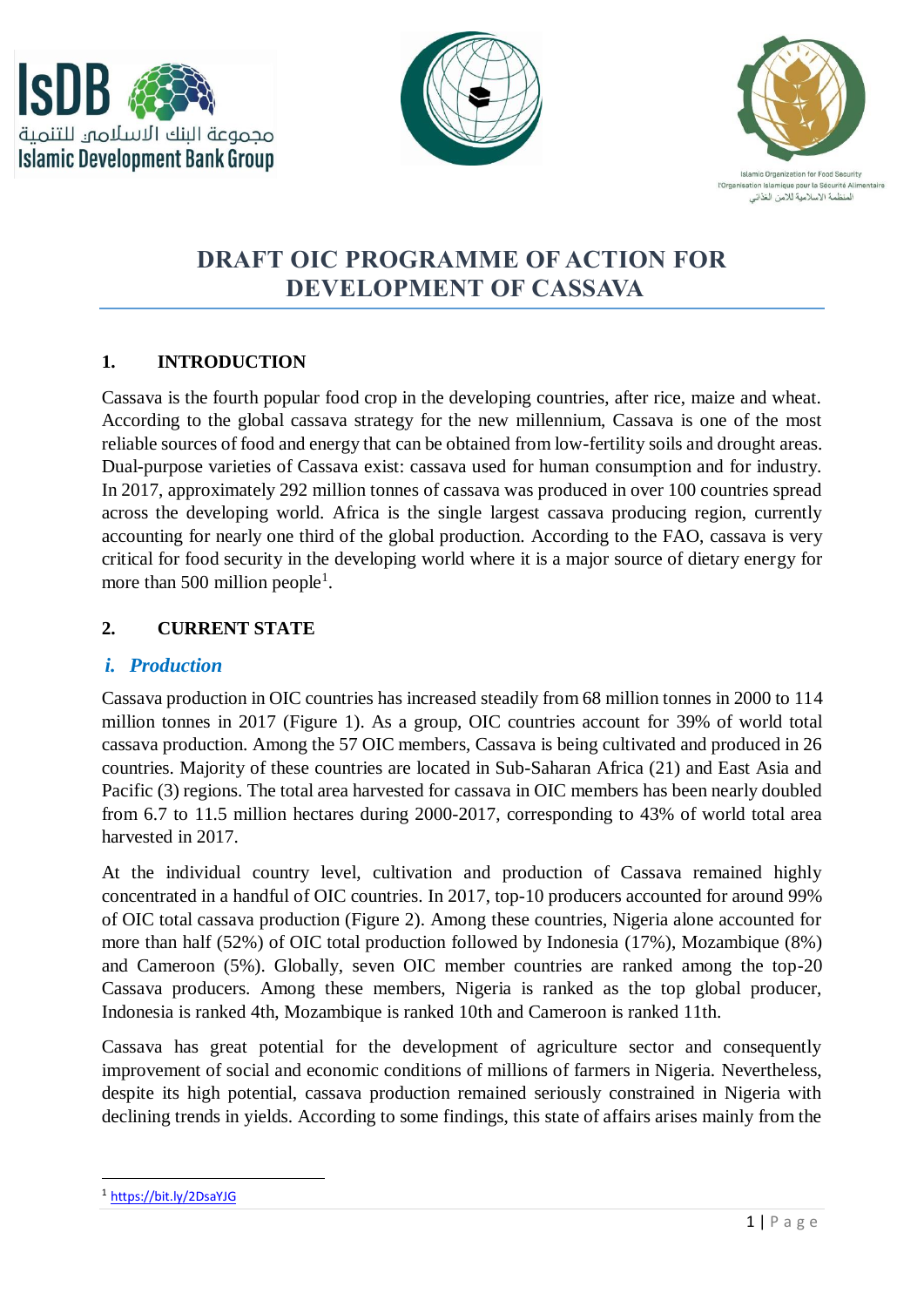low level of input use, high variability in commodity prices, and inadequate infrastructure<sup>2</sup>. There is need to make necessary interventions to improve the agricultural infrastructure, land ownership system and use of high quality inputs (seeds, pesticides and fertilizers). The Federal Government of Nigeria has initiated many programmes to improve the production and yield of cassava, including projects like Building an Economically Sustainable Integrated Seed System for Cassava (BASICS) with an aim to spearhead the adoption of clean and healthy seeds of improved varieties by farmers<sup>3</sup>.

Although, growth potential for cassava is high in Indonesia, processing industries remained under equipped and the country is increasingly importing cassava starch to make up for the shortfall in domestic supply<sup>4</sup>. Cassava is largely produced by the small farmers with low resource endowment, poor capacities and limited market access. Therefore, it is usually connected with increasing soil degradation and thus raising concerns about the environmentally unsustainable agricultural practices in Indonesia<sup>5</sup>. Nevertheless, cassava production is on rise in Indonesia as the government is supporting the private sector to create production zones for cassava. Efforts have been made to improve the farmer's access to credit and important information about the sustainable agricultural practices. The government is also working in close collaboration with the local academic and research institutions to encourage more research on cassava<sup>6</sup>.



**Source: FAOSTAT Online Database**

Reducing poverty in OIC Member States is also among priority issues of Development of Wheat. According to COMCEC Poverty Outlook 2019, the total population of the OIC Member Countries accounts for nearly one-fourth of the world's total population, their total GDP accounted for only 8.09 percent of the total world GDP in 2018. On the other hand, per capita GDP levels vary across the OIC Member Countries, (i.e. \$1,048 in Niger, \$126,598 in Qatar) 1. The poverty status also displays a diverse picture in the OIC countries, since poverty headcount ratios in the Member Countries vary from zero to 67.1percent.

1

<sup>&</sup>lt;sup>2</sup> <https://bit.ly/2WbFNtf>

<sup>&</sup>lt;sup>3</sup> <https://bit.ly/2FOWUeW>

<sup>4</sup> <https://bit.ly/2DqAxea>

<sup>5</sup> <https://bit.ly/2U7uXCL>

<sup>6</sup> <https://bit.ly/2DqAxea>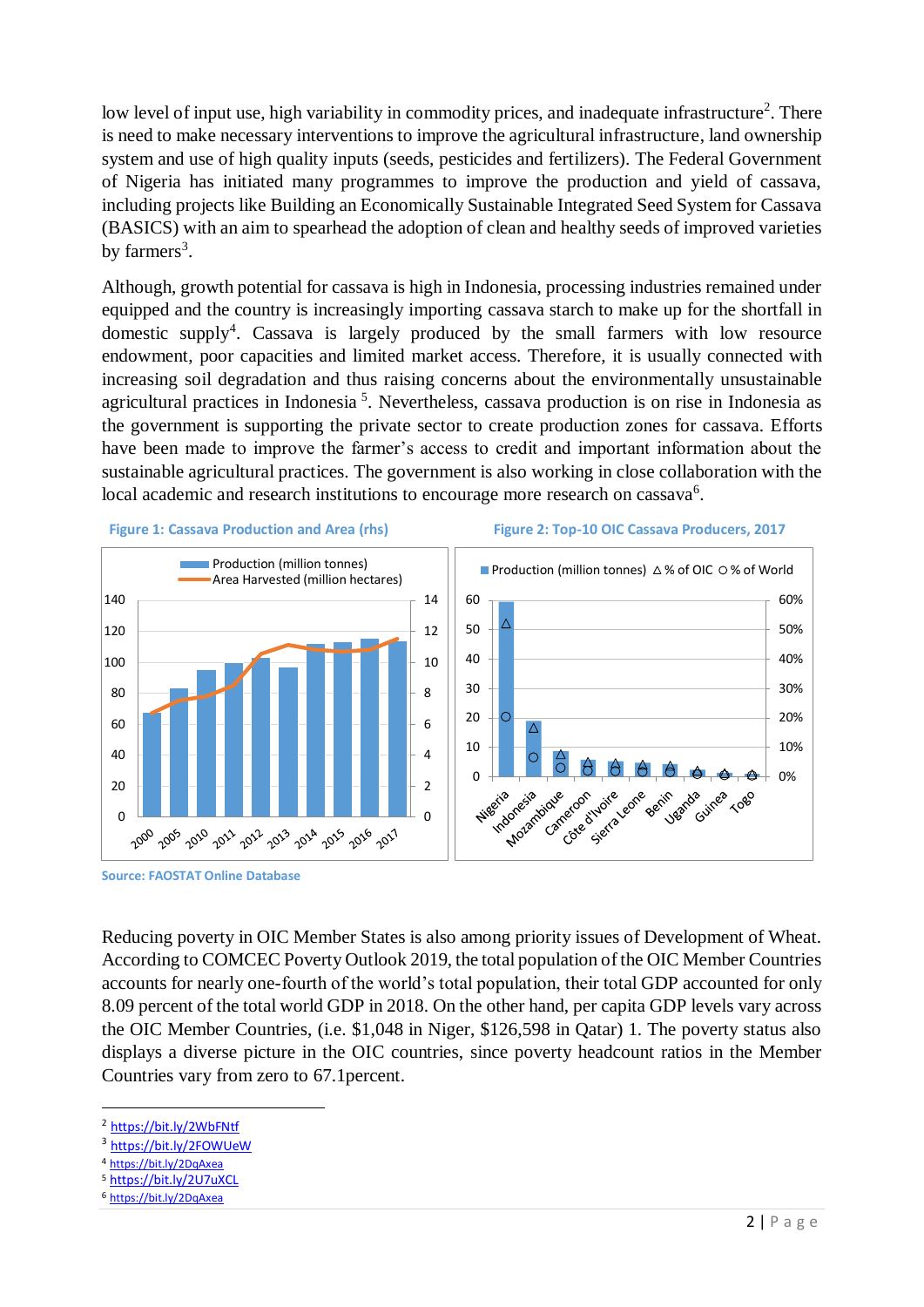

*Source: The World Bank, 2019. Note: Data for Djibouti is not available.* 

Poverty headcount ratios of the lower-middle income countries display a highly diverse picture. While this ratio is lower than 5 percent in only six countries (Pakistan, Tunisia, Kyrgyzstan, Egypt, Morocco and Palestine), it is between 5 percent and 30 percent in eight countries (Cote d'Ivoire, Cameroon, Comoros, Djibouti, Sudan, Bangladesh, Mauritania and Indonesia), and 53.5 percent in Nigeria.

### *ii. Consumption*

Like elsewhere, food and feed are apparently the primary methods of utilization of Cassava in OIC countries. As shown in Figure 3, 50 million tonnes worth of cassava was consumed as food whereas 31.5 million tonnes was used as feed in OIC countries. The relative share of food and feed in total production of cassava in OIC countries stands at 45% and 28%, respectively. The food component is relatively high in OIC countries compared to the Non-OIC countries where only 31% of cassava production is being used for food consumption.

In absolute terms (Figure 4), the highest amount of cassava is used for food in Nigeria (20.6 million tonnes), followed by Indonesia (11.7 million tonnes), and Mozambique (5.8 million tonnes). The relative share of cassava used for food in total production varies greatly across the major producers and consumers of wheat in OIC countries. Among the top-10 consumers of cassava, food use of cassava is higher than 60% in five member countries (Figure 4). On the other hand, once again Nigeria is the top OIC country with respect to feed use of cassava (26.3 million tonnes) followed by Mozambique (1.4 million tonnes) and Benin (1.2 million tonnes). It is worth highlighting that many OIC countries which don't produce cassava are importing it for food consumption (like Bangladesh, Pakistan, Oman, and UAE) and feed use (like Egypt, Saudi Arabia, and Turkey).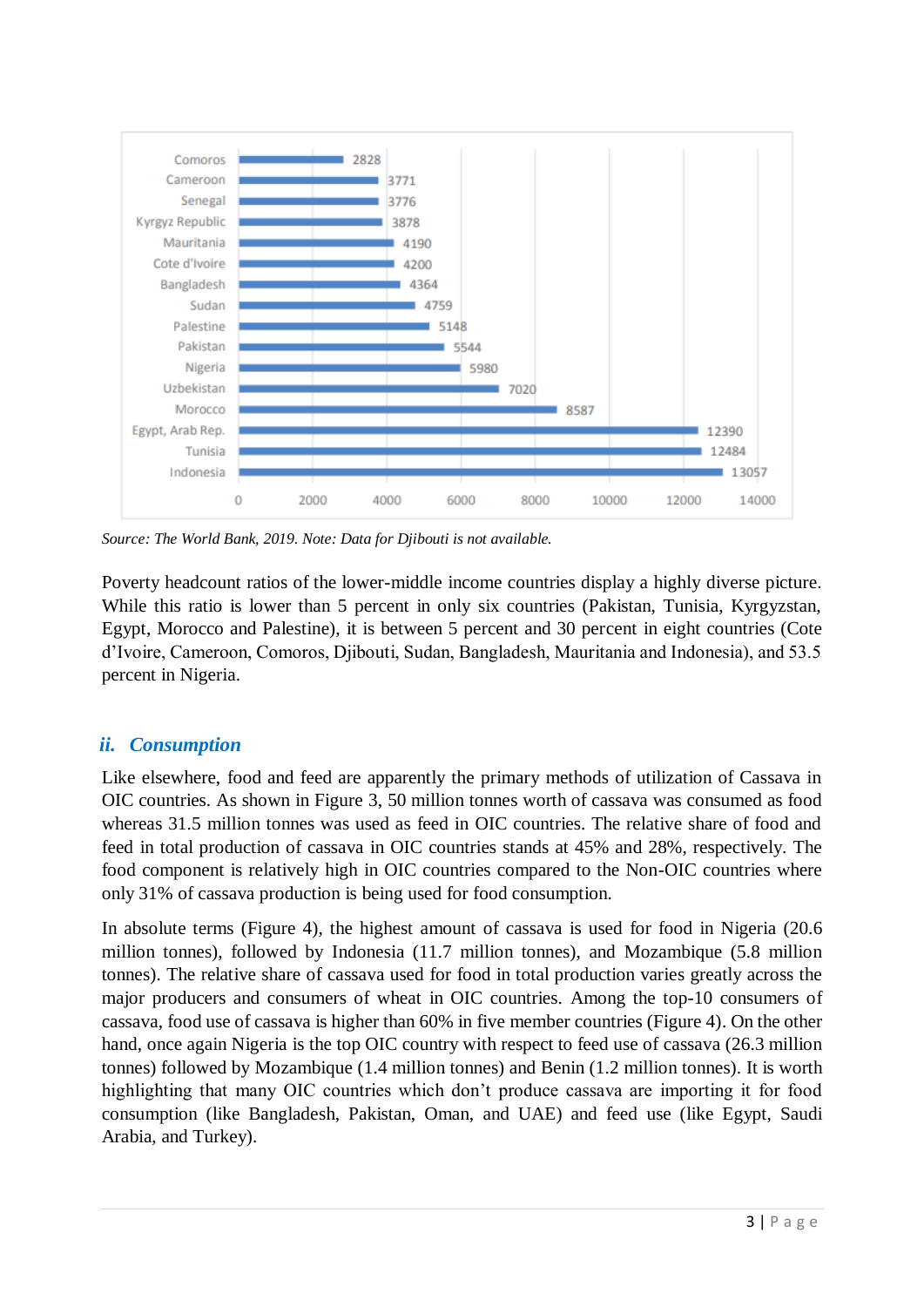

#### Figure 3: Utilization of Cassava (million tonnes), 2013 Figure 4: Top OIC Cassava Consumers, 2013



# **Source: FAOSTAT Online Database**

#### *iii. Trade*

Global trade of dried cassava was recorded at US\$ 4.5 billion in 2013-14, including US\$ 2.0 billion in exports and US\$ 2.5 billion in imports. Thailand, the second largest producers of Cassava in the world, accounts for about 72% of global exports. On the other hand, China is the largest importer with a lion share of 46%. Although OIC countries accounted for the bulk of global cassava production, their share in trade remained negligible. In 2013-14, with a total value of US\$ 39 million, OIC countries accounted for only 2% of global trade in dried cassava. As a group OIC countries are net exporters of dried cassava with US\$ 34 million in exports and US\$ 5 million in imports.

Among the OIC countries, Indonesia is the largest exporter of dried cassava with a lion share (96%) of OIC total exports (Figure 6). Among others, Uganda and Malaysia accounted for 2% and 1% of OIC total dried cassava exports, respectively. With respect to imports, Turkey and United Arab Emirates are the largest importers, accounting for 38% and 36% of OIC total imports, respectively. Among others, Saudi Arabia and Oman account for about 8% each followed by Malaysia (4%).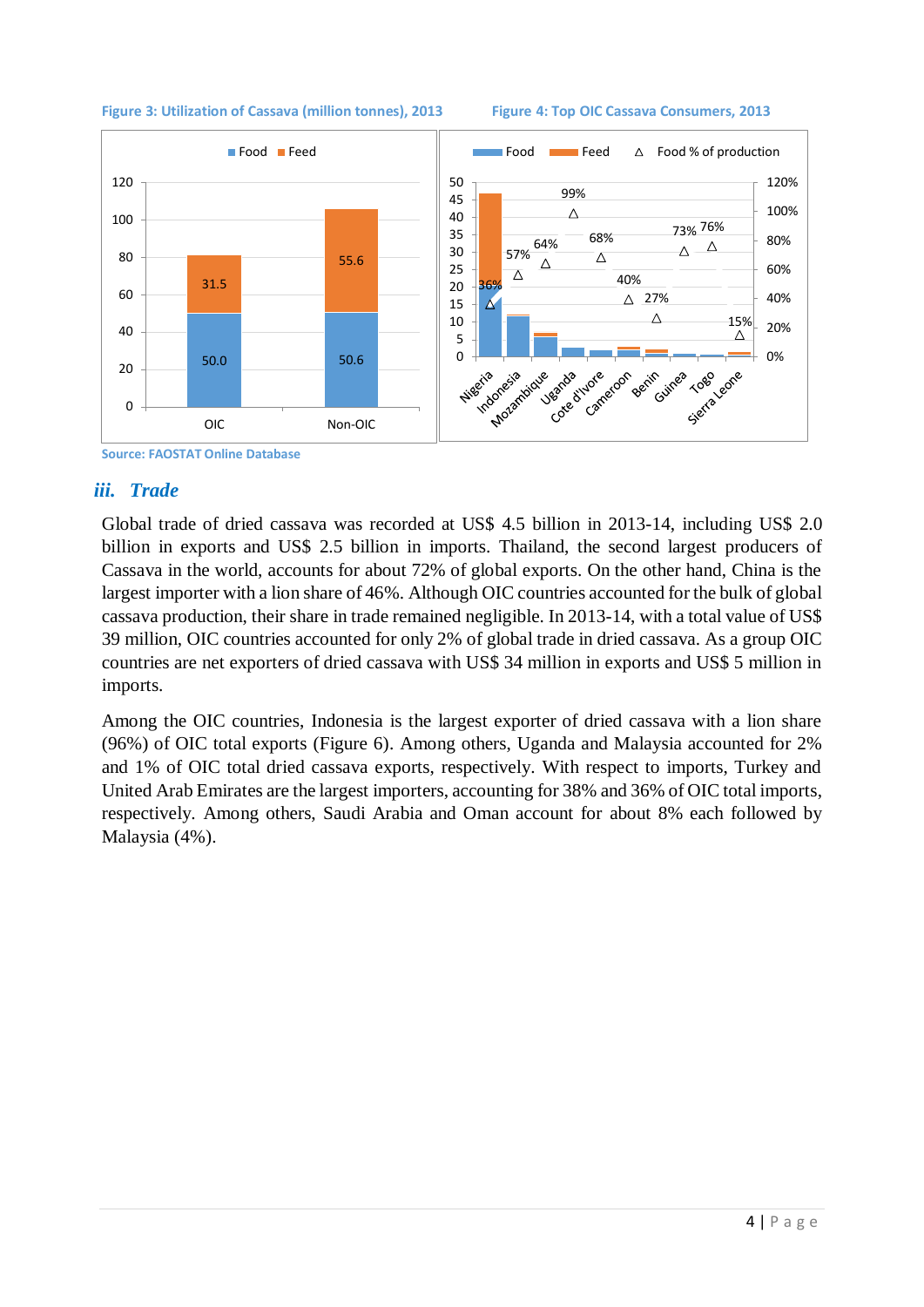#### **Figure 5: Share in Global Cassava Trade Figure 6: Top OIC Cassava Exporters (lhs) and Importers, 2014**



#### **3. CHALLENGES AND OPPORTUNITIES**

#### *i. Major problems*

Challenges to cassava sector in OIC member states:

- Low productivity (typical smallholder yields in Africa: 10-12 tons/ha; attainable yields under good agronomic practices: 50-60 tons/ha)
- High production cost;
- Major pests and diseases including new devastating ones (e.g., cassava brown streak virus disease: CBSV- dubbed as the 'Ebola for plants' can yield to losses of 100%)
- Poor and inadequate infrastructural facilities;
- Lack of access to financial resources;
- Poor product quality;
- Lack of a good market information system to create a network among the stakeholders;
- Poor capacity building of the processors, especially the women who are in the forefront of cassava processing;
- Low promotion of SMEs for value-added cassava products;
- Lack of effective strategies for cassava development;
- Lack of cooperation linkages between agricultural research, microfinance institutions, quality standards organizations, and equipment manufactures.

#### *ii. Opportunities*

- Natural resource endowments:
- Growing consumer demand;
- Attaining food security;
- Introducing and transferring modern farming technologies, equipment, and skills;
- Increasing wage and self-employment opportunities for the rural community.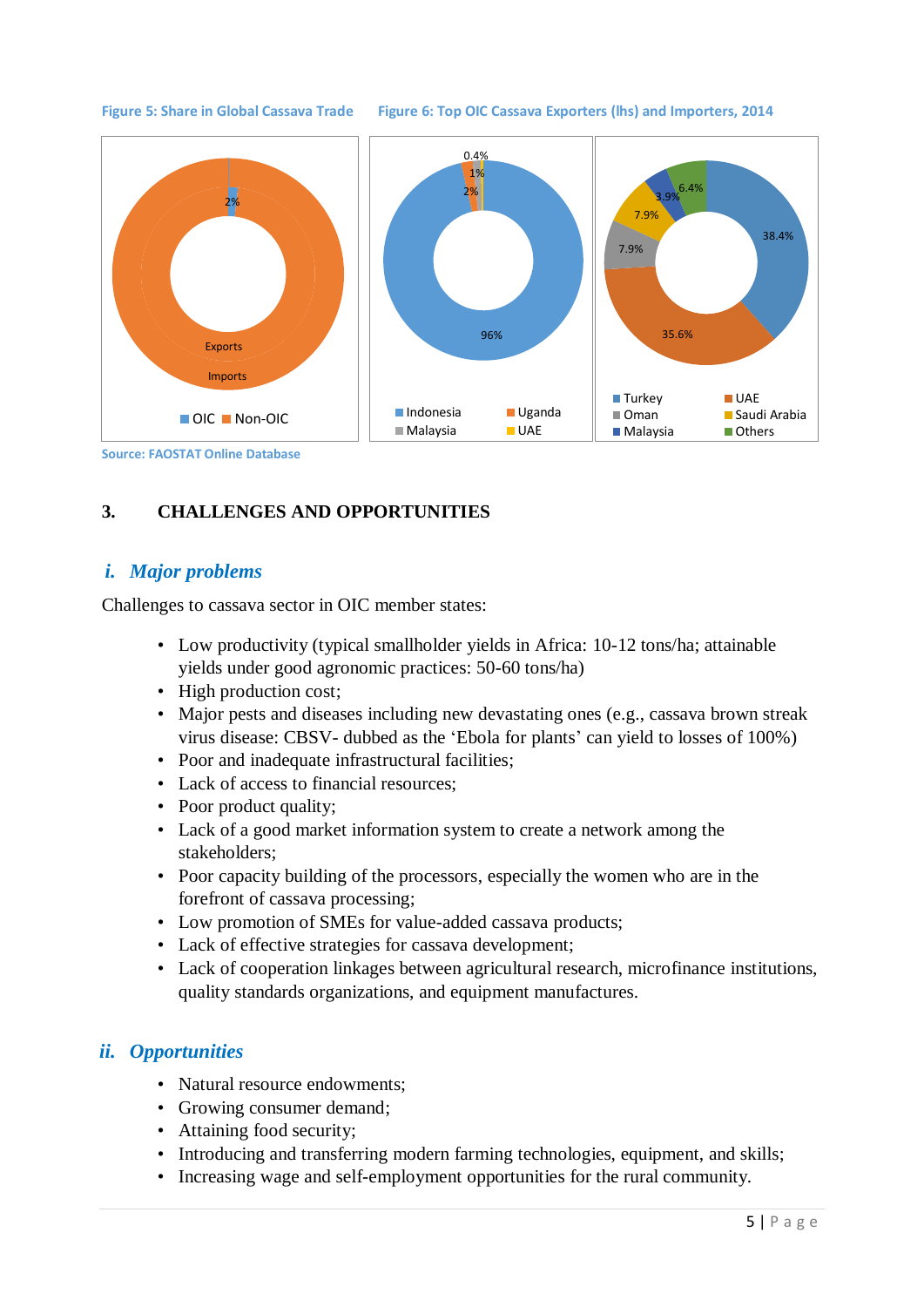#### **4. OBJECTIVES AND TARGETS**

The overall objective of the OIC Programme of Action for Development of Cassava is to ensure self-sufficiency in cassava in the medium term, and to export to the regional and international markets in the long term.

# *i. Specific objectives*

- Developing cassava sub-sector as a key component of a national economy able to generate employment, contribute to food security and sustain incomes for populations, especially rural;
- Contributing to the creation of jobs, higher incomes and greater prosperity in cassava producing counties.

#### *ii. Targets*

- Increasing significantly in cassava yields and productivity;
- Enhancing national capacities to export value-added cassava products;
- Ensuring food security and alleviating poverty;
- Raising income of rural population and stimulating overall community development.

#### **5. RESPONSES AND COOPERATION AREAS**

The activities listed below represent what is necessary at local, national and OIC levels level to increase cassava production.

#### *i. Local and Community-based*

- Providing access for cassava growers/farmers to adequate inputs such as credit, extension services, improved cassava varieties, and other materials;
- Transforming individual cassava growers into organized small-scale enterprises:
- Developing sustainable plant protection technologies in areas, where the cassava shows high social and economic importance;
- Conducting trainings on improved practices in cassava production;
- Developing and strengthening community-based organizations and involving national research and extension agencies in a concerted effort to improve cassava yields and productivity;
- Developing necessary infrastructure and training to reduce on-farm and post-harvest loss.

#### *ii. National*

- Sensitizing relevant government ministries and departments about the need to develop integrated national policy frameworks for cassava led growth strategies;
- Creating a suitable policy framework and institutional structure to facilitate development of backward and forward linkages in cassava production, processing, value addition and marketing;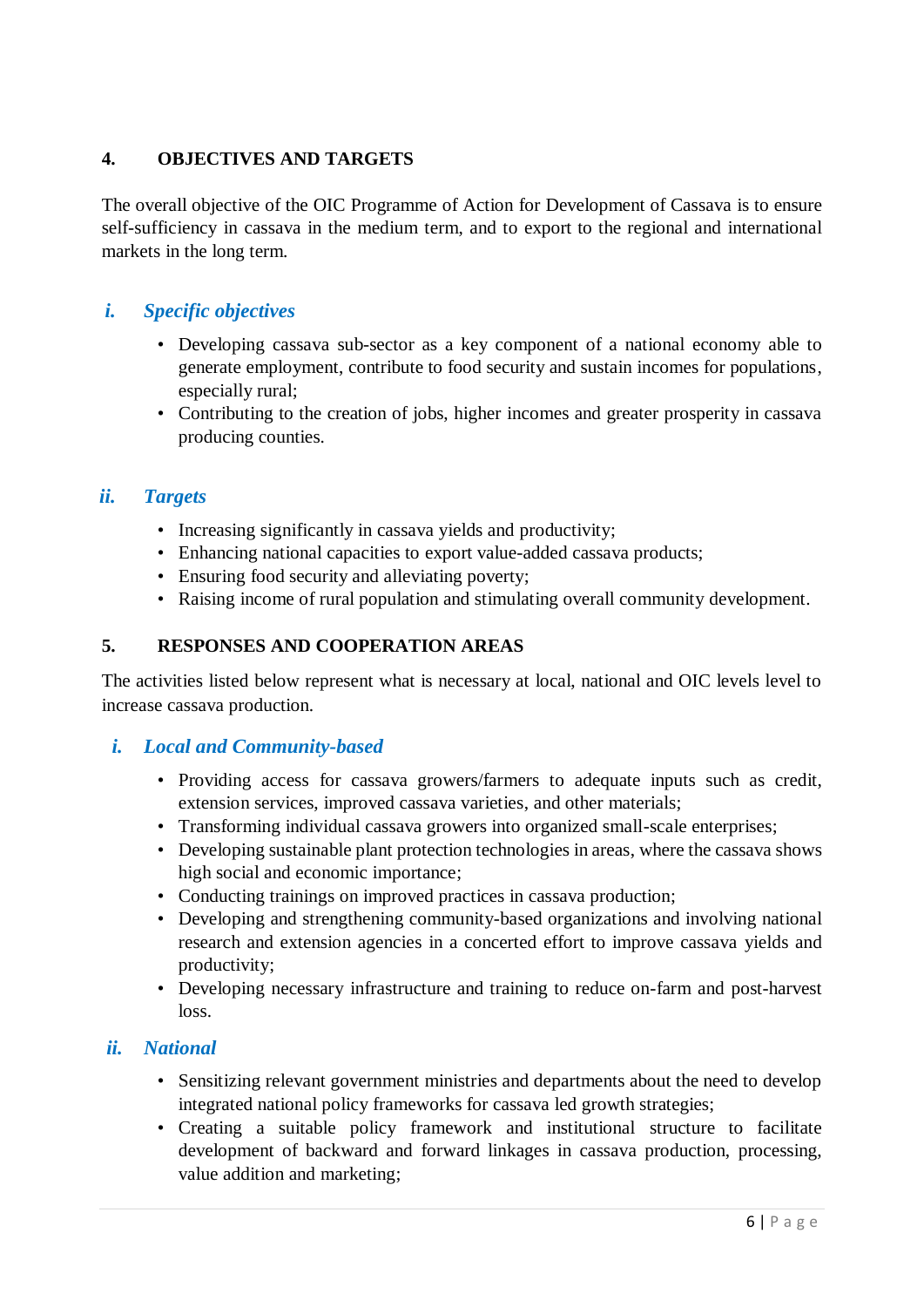- Enhancing capacity-building initiatives and developing a viable programme for R&D to employ newer technologies for increased productivity, and new variety development;
- Reducing post-harvest losses by increasing access to better low-cost on-farm storage methods for fresh cassava as well as off-farm technologies;
- Improving cassava production and productivity at the farm level through mechanization and improved agronomic practices, as well as linking rural communities to processing enterprises;
- Developing cassava value chain activities with the participation of private sector (production and industrial processing, expansion of cassava, and marketing of processed cassava products).
- Diversifying the volarization of cassava and its products through the development of new industries, new forms of incorporation and nutrition use, among others;
- Promoting bio-based value chains in the cassava sector;
- Promote market information systems that help the growers, traders and processors in increasing the efficiency of the cassava marketing, minimizing transaction costs and enhancing transparencies;
- Developing and harmonizing standards of cassava and cassava-based products.

### *iii. Regional and intra-OIC*

- Establishing working and collaborative agreements with cassava research and technology development agencies and institutions within the OIC region;
- Developing technical cooperation programmes among OIC member states on cassava production and value addition;
- Promoting intra-OIC trade on cassava and cassava-based products;
- Encouraging intra-OIC investment in cassava production and value addition.

### **6. IMPLEMENTATION MECHANISM**

Implementation of the OIC Programme of Action for Development of Cassava will be accomplished through incorporation of the agreed objectives in the national strategies for development of cassava.

In order to fast-track the formulation of projects and their effective implementation under the OIC Programme of Action for Development of Cassava, a Steering Committee comprising OIC member states, which are interested in value chain development of cassava, and relevant OIC institutions will be established. It is envisaged that the above Committee will hold regular meetings, with the objective of reviewing the progress made in the implementation of the OIC Programme of Action, identifying priorities and new opportunities for the development of cassava sector, as well as approving projects. In addition, a Project Committee comprising the projectowners and financing partners will also be established. The main task of the Project committee will be monitoring and ensuring the efficient implementation of the approved projects. OIC should help mobilize grant money for R&D and capacity development of the national systems. NGOs and the Civil Society participation is critical in technology dissemination (e.g., of cassava varieties that CBSV tolerant; support consortium of national and international research partners developing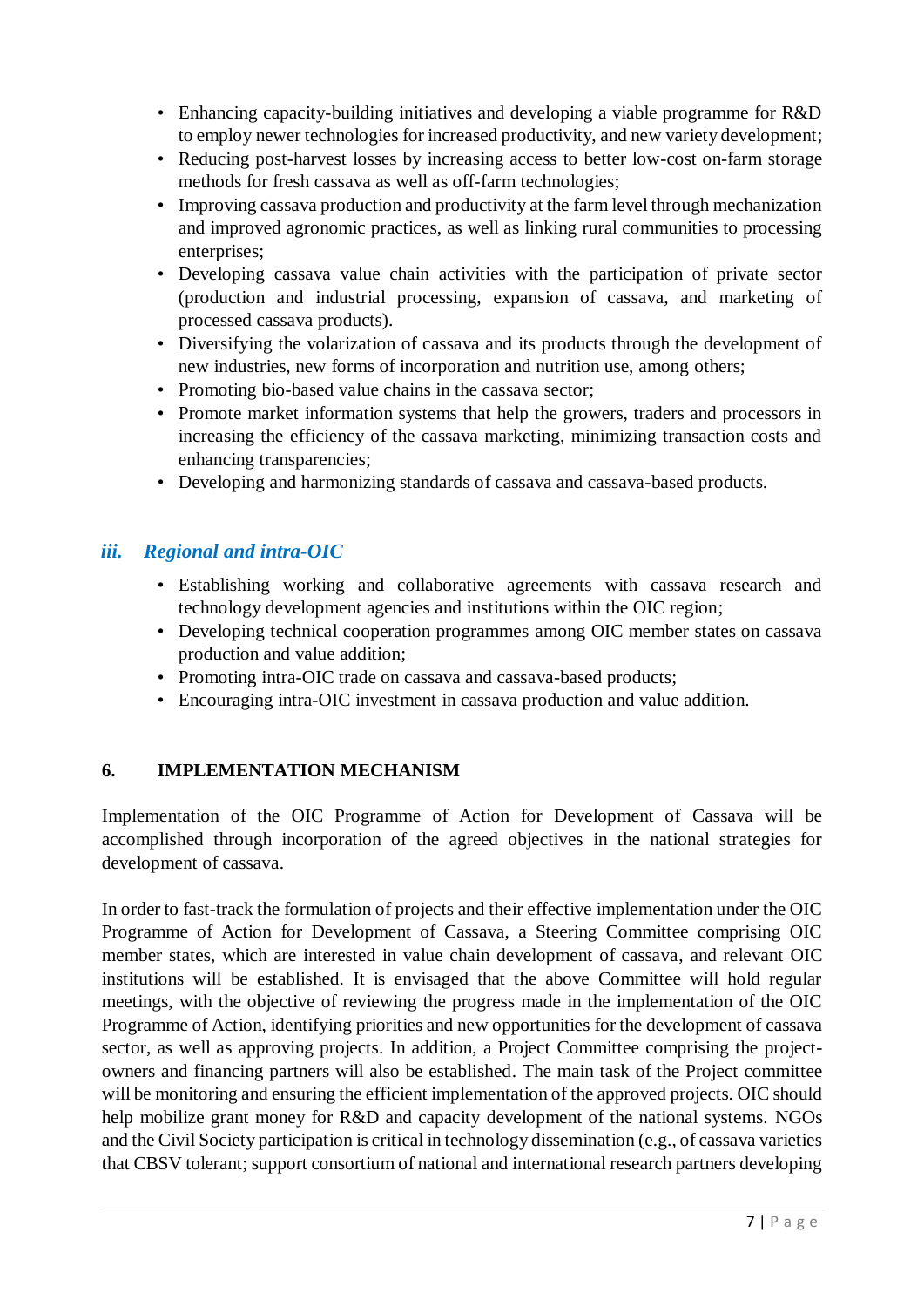and dissemination solutions for producers), and this requires access to financing, including grants from the development community.

-------

# **EXECUTIVE FRAMEWORK FOR IMPLEMENTATION OF**

# **THE PROGRAMME OF ACTION (5 years)**

| No.          | Goal                                                                                                                                                                                                         | <b>Activity</b>                                                                                                                                                                                                                                                                                                                                                                                                                                                                                                                                                                                                                         | <b>Timeframe</b> | <b>Expected outcome</b>                                                                                                                                                                                                                                                                                                                                                                                                                                                                                                                                                                               |
|--------------|--------------------------------------------------------------------------------------------------------------------------------------------------------------------------------------------------------------|-----------------------------------------------------------------------------------------------------------------------------------------------------------------------------------------------------------------------------------------------------------------------------------------------------------------------------------------------------------------------------------------------------------------------------------------------------------------------------------------------------------------------------------------------------------------------------------------------------------------------------------------|------------------|-------------------------------------------------------------------------------------------------------------------------------------------------------------------------------------------------------------------------------------------------------------------------------------------------------------------------------------------------------------------------------------------------------------------------------------------------------------------------------------------------------------------------------------------------------------------------------------------------------|
| $\mathbf{1}$ | Developing cassava sub-<br>sector as a key component<br>of a national economy able<br>to generate employment,<br>contribute to food security<br>and sustain incomes for<br>populations, especially<br>rural. | creating the necessary<br>1.<br>legal and institutional<br>framework for sustainable<br>and increased cassava<br>production;<br>2. developing sustainable<br>plant protection<br>technologies in areas<br>where cassava shows high<br>social and economic<br>importance;<br>3. sensitizing relevant<br>government ministries and<br>departments about the<br>need to develop integrated<br>national policy<br>frameworks for cassava-<br>led growth strategies;<br>4. Promoting intra-OIC trade<br>on cassava and cassava-<br>based products;<br>5. Encouraging intra-OIC<br>investment in cassava<br>production and value<br>addition. |                  | Developing and<br>harmonizing<br>standards for cassava<br>and cassava-based<br>products.<br>Establishing working<br>and collaborative<br>agreements with<br>cassava research and<br>technology<br>development<br>agencies and<br>institutions within the<br>OIC region.<br>At a country level -<br>national programmes<br>to be elaborated in<br>coordination with<br>respective OIC<br>institutions for<br>permanent support of<br>cassava production.<br>Cooperation among<br>OIC private sector<br>(businesses) through<br>ICCIA in order to<br>identify the<br>prospective<br>areas/ways of trade |
|              |                                                                                                                                                                                                              |                                                                                                                                                                                                                                                                                                                                                                                                                                                                                                                                                                                                                                         |                  | and investment.                                                                                                                                                                                                                                                                                                                                                                                                                                                                                                                                                                                       |
| 2            | Contributing to the<br>creation of jobs, higher<br>incomes and greater<br>prosperity in cassava<br>producing countries.                                                                                      | 1. Developing necessary<br>infrastructure and training<br>to small farm holders thus<br>increasing marketing<br>coordination and<br>improving infrastructure.<br>2. Expanding smallholders                                                                                                                                                                                                                                                                                                                                                                                                                                              |                  | Enhancing capacity-<br>building initiatives<br>and developing a<br>viable programme for<br>R&D to employ<br>newer technologies<br>for increased                                                                                                                                                                                                                                                                                                                                                                                                                                                       |
|              |                                                                                                                                                                                                              | into larger farms to<br>increase yields and                                                                                                                                                                                                                                                                                                                                                                                                                                                                                                                                                                                             |                  | productivity, and new<br>variety development.                                                                                                                                                                                                                                                                                                                                                                                                                                                                                                                                                         |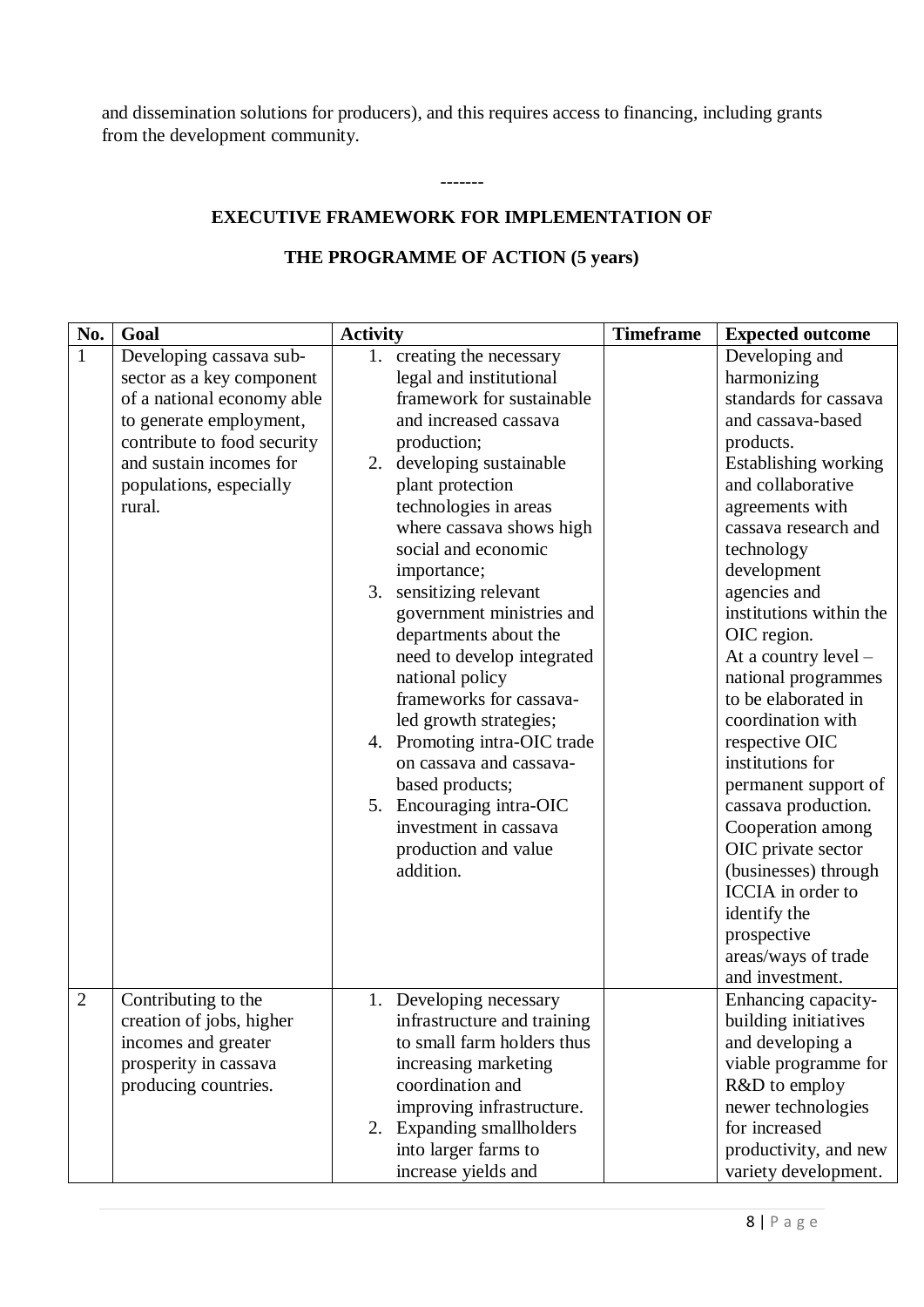|                |                                                                              | production for consequent<br>planting;<br>Creation of factories for<br>3.<br>cassava processing.                                                                                                                                                                                                                                                                                                                                                                                                                                                | Cooperation among<br>OIC private sector<br>(businesses).<br>Creating/expanding<br>of factories (e.g.<br>producing dry<br>cassava chips,<br>precooked cassava<br>croquets and<br>fermented starch).                                                                                                                                                                                                                                                                                                                                               |
|----------------|------------------------------------------------------------------------------|-------------------------------------------------------------------------------------------------------------------------------------------------------------------------------------------------------------------------------------------------------------------------------------------------------------------------------------------------------------------------------------------------------------------------------------------------------------------------------------------------------------------------------------------------|--------------------------------------------------------------------------------------------------------------------------------------------------------------------------------------------------------------------------------------------------------------------------------------------------------------------------------------------------------------------------------------------------------------------------------------------------------------------------------------------------------------------------------------------------|
| 3              | Increasing significantly in<br>cassava yields and<br>productivity.           | 1. Developing and<br>strengthening community-<br>based organizations and<br>involving national<br>research and extension<br>agencies in a concerted<br>effort to improve cassava<br>yields and productivity;<br>2. Developing technologies,<br>specifically adapted for<br>cassava, that will facilitate<br>cultivation and processing<br>of cassava roots and<br>leaves;<br>3. Increasing commercial<br>yields with the<br>introduction of new<br>technologies;<br>4. Using biotechnological<br>tools through the use of<br>molecular markers. | Finding ways of<br>cooperation among<br>community-based<br>organizations,<br>national research and<br>extension agencies<br>via MoUs and/or<br>other tools of<br>cooperation for<br>elaborating and<br>distributing of<br>methods for<br>increasing cassava<br>yields.<br>Technologies adapted<br>for cassava. Which<br>will facilitate<br>cultivation and<br>processing of cassava<br>roots and leaves shall<br>be elaborated and<br>shared.<br>Germplasm can be<br>introduced in the<br>technologies used for<br>increasing cassava<br>yields. |
| $\overline{4}$ | Enhancing national<br>capacities to export value-<br>added cassava products. | 1. Creating a suitable policy<br>framework and<br>institutional structure to<br>facilitate development of<br>backward and forward<br>linkages in cassava<br>production, processing,<br>value addition and<br>marketing;<br>2. Developing of new<br>varieties including<br>incorporation of particular<br>quality characteristics                                                                                                                                                                                                                | Developing cassava<br>value chain activities<br>with the participation<br>of private sector<br>(production and<br>industrial processing,<br>expansion of cassava,<br>and marketing of<br>processed cassava<br>products).<br>New varieties can be<br>found and developed<br>through biochemical                                                                                                                                                                                                                                                   |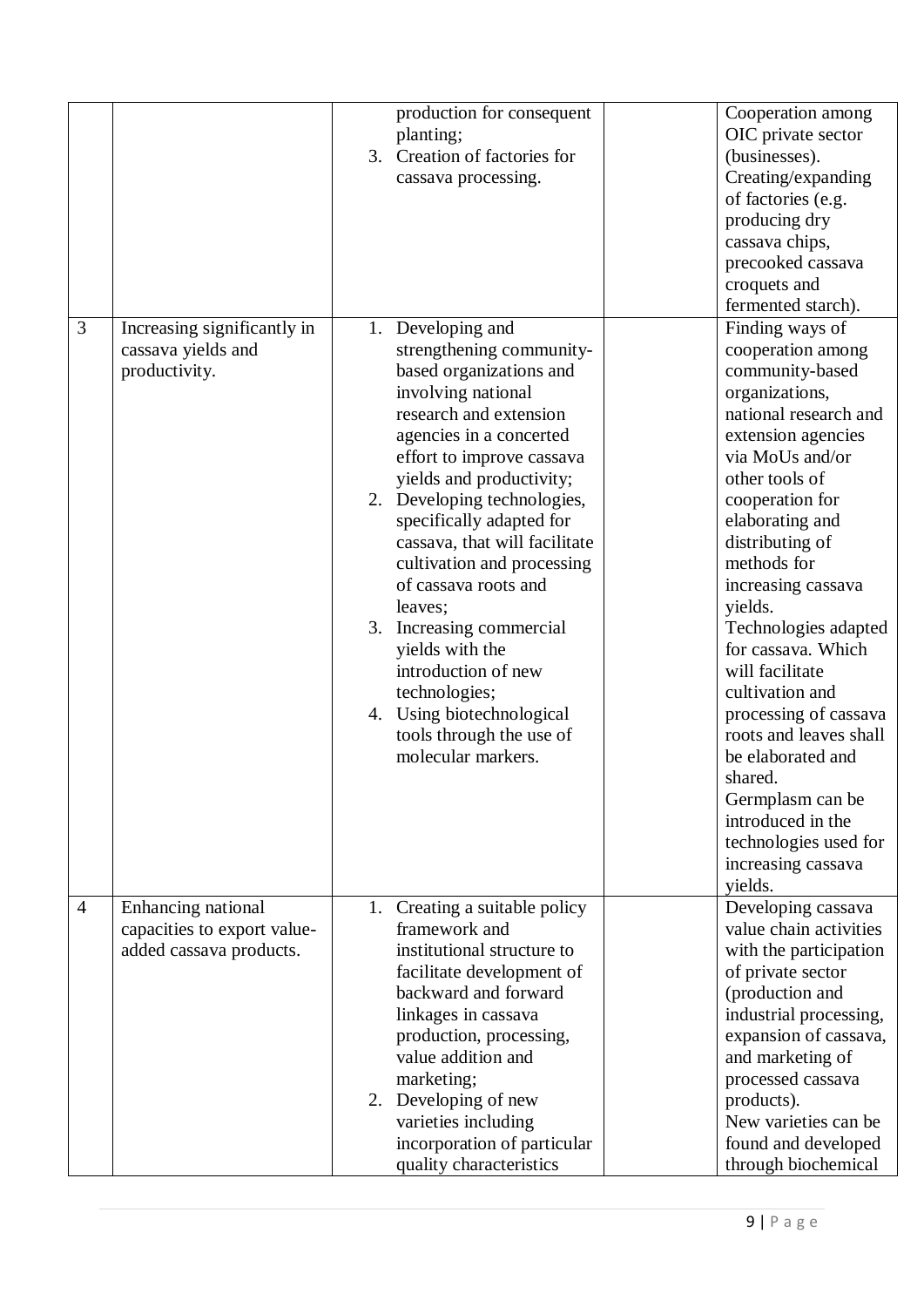|   |                                                          |    | needed in particular                            | and molecular                              |
|---|----------------------------------------------------------|----|-------------------------------------------------|--------------------------------------------|
|   |                                                          |    | markets.                                        | approaches.                                |
|   |                                                          |    |                                                 | Due to the need in                         |
|   |                                                          |    |                                                 | permanent update of                        |
|   |                                                          |    |                                                 | R&D technologies,                          |
|   |                                                          |    |                                                 | permanent                                  |
|   |                                                          |    |                                                 | contribution to be                         |
|   |                                                          |    |                                                 | maintained in this                         |
|   |                                                          |    |                                                 | direction.                                 |
| 5 | Raising income of rural                                  |    | 1. Providing access for                         | In order to support                        |
|   | population and stimulating                               |    | cassava growers/farmers                         | economic                                   |
|   | overall community                                        |    | to such adequate inputs as                      | development of OIC                         |
|   | development.                                             |    | credit, extension services,                     | member states and                          |
|   |                                                          |    | improved cassava                                | address the problems                       |
|   |                                                          |    | varieties, and other                            | affecting trade,                           |
|   |                                                          |    | materials;                                      | cooperation                                |
|   |                                                          |    | 2. Conducting trainings on                      | instruments to be                          |
|   |                                                          |    | improved practices in                           | introduced and                             |
|   |                                                          |    | cassava production;                             | adopted by each                            |
|   |                                                          | 3. | Improving cassava                               | member country to                          |
|   |                                                          |    | production and                                  | facilitate export of                       |
|   |                                                          |    | productivity at the farm                        | surplus cassava in the                     |
|   |                                                          |    | level through                                   | OIC area and beyond.                       |
|   |                                                          |    | mechanization and                               |                                            |
|   |                                                          |    |                                                 |                                            |
|   |                                                          |    | improved agronomic                              |                                            |
|   |                                                          |    | practices, as well as                           |                                            |
|   |                                                          |    | linking rural communities                       |                                            |
| 6 |                                                          |    | to processing enterprises                       | Islamic Food                               |
|   | Reducing post-harvest<br>losses by increasing access     | 1. | Improving cassava<br>production and             |                                            |
|   | to better low-cost on-farm                               |    | productivity at the farm                        | Processing<br>Association (IFPA)           |
|   |                                                          |    | level through                                   | to extend support to                       |
|   | storage methods for fresh<br>cassava and as well as off- |    | mechanization and                               | member countries in                        |
|   |                                                          |    |                                                 |                                            |
|   | farm technologies.                                       |    | improved agronomic                              | developing effective                       |
|   |                                                          |    | practices, as well as                           | mechanisms of pre-                         |
|   |                                                          |    | linking rural communities                       | and-post harvest<br>facilities in order to |
|   |                                                          |    | to processing enterprises;                      | avoid cassava loss.                        |
|   |                                                          |    | 2. identifying improved                         | Interaction with OIC                       |
|   |                                                          |    | production/post-harvest                         | member countries for                       |
|   |                                                          |    | technologies available in<br>the OIC region for |                                            |
|   |                                                          |    |                                                 | a better knowledge                         |
|   |                                                          |    | possible adoption in the                        | and experience-                            |
|   |                                                          |    | needy OIC member states                         | sharing in advanced                        |
|   |                                                          |    | 3. linking farmers to markets                   | production/post-                           |
|   |                                                          |    | by providing timely price                       | harvest technologies.                      |
|   |                                                          |    | and market information                          | Enhancing farmers'                         |
|   |                                                          |    | and improving transport                         | awareness about                            |
|   |                                                          |    | network                                         | pricing and market                         |
|   |                                                          |    | 4. conducting collaborative                     | environment across                         |
|   |                                                          |    | trainings and workshops                         | the OIC area, as well                      |
|   |                                                          |    | to develop new/improved                         | as cooperation with                        |